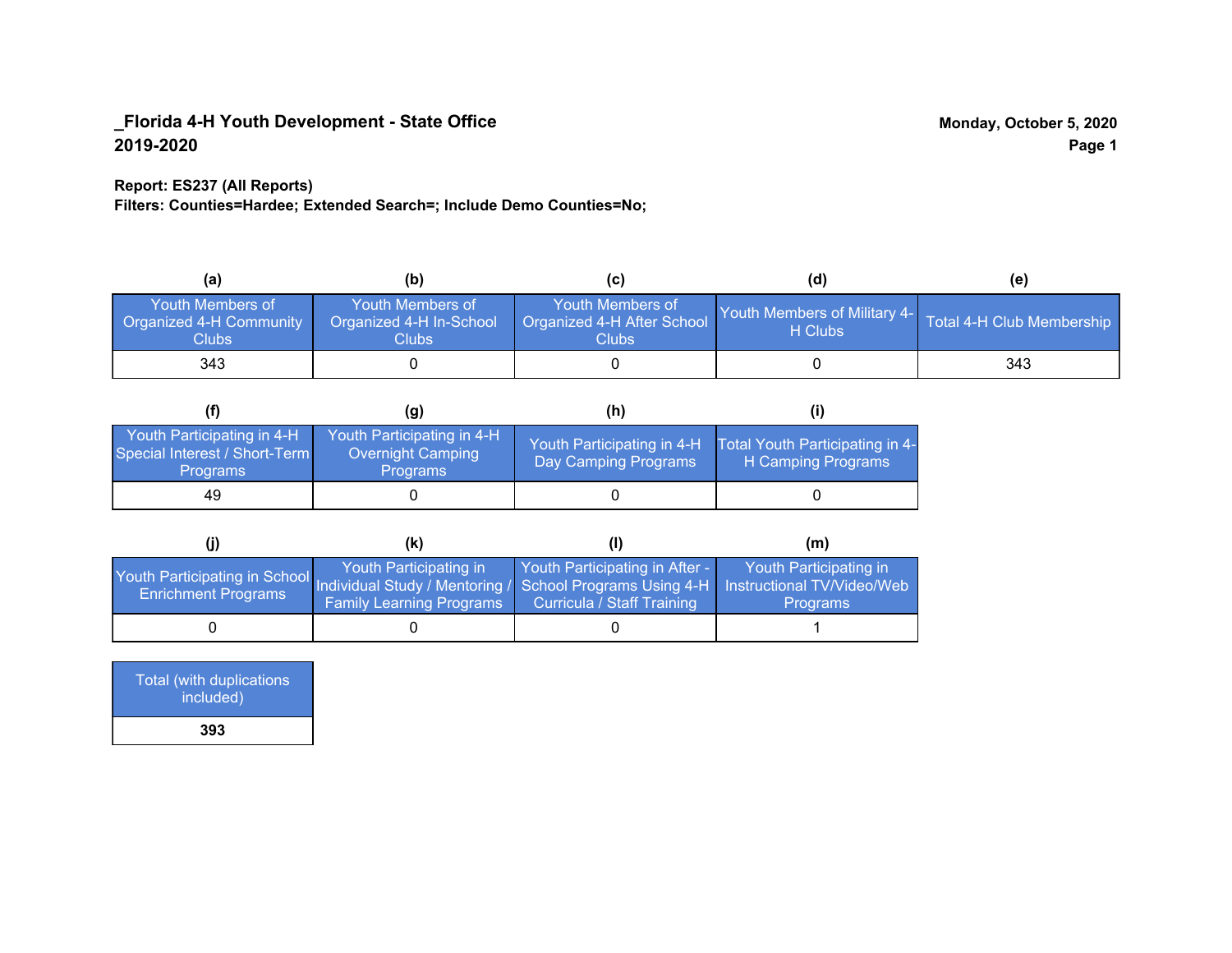**Report: ES237 (All Reports)**

**Filters: Counties=Hardee; Extended Search=; Include Demo Counties=No;**

# **School Grade (duplications eliminated)**

| Kinder | 1st | 2nd | Зrd | 4th | 5th      | 6th | 7th | 8th | 9th | 10th                | $\sqrt{11}$ | 12th | Post HS Not in School Special | Total |
|--------|-----|-----|-----|-----|----------|-----|-----|-----|-----|---------------------|-------------|------|-------------------------------|-------|
| 18     | 24  | 30  | 28  | 62  | ົ<br>ا ت | 37  | 25  | 23  | 18  | $\overline{a}$<br>ັ |             |      |                               | 340   |

# **Gender of 4-H Youth Participants (duplications eliminated)**

| Male | Female | Total |
|------|--------|-------|
| 177  | 163    | 340   |

# **Place of Residence of 4-H Youth Participants (duplications eliminated)**

| <b>Farm</b> | Towns of under 10,000 and<br>rural non-farm | Towns and cities (10,000-<br>50,000), and their suburbs | Suburbs of cities of over<br>50,000 | Central cities of over 50,000 | Total |
|-------------|---------------------------------------------|---------------------------------------------------------|-------------------------------------|-------------------------------|-------|
| 53          | 218                                         | 64                                                      |                                     |                               | 340   |

# **Total 4-H Youth Participants (duplications eliminated)**

**Total** 

**<sup>340</sup> Note: The four totals on this page should all match.**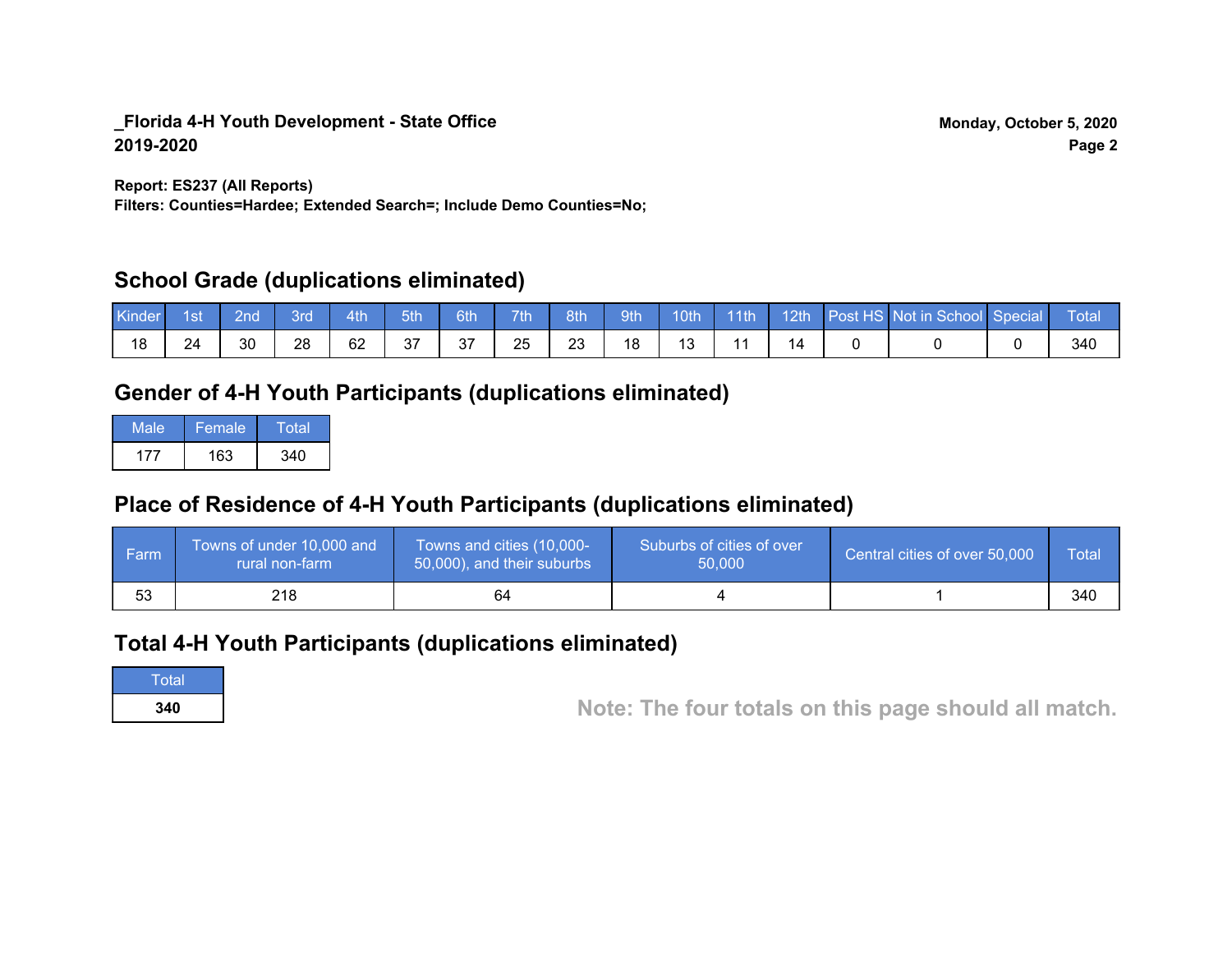**Report: ES237 (All Reports)**

**Filters: Counties=Hardee; Extended Search=; Include Demo Counties=No;**

| <b>ETHNICITY</b>          | <b>TOTAL YOUTH</b> |
|---------------------------|--------------------|
| <b>Hispanic or Latino</b> | 59                 |
| Not Hispanic or Latino    | 281                |

Directions: Type in the appropriate numbers for your project. Ethnicity is separate from race. YOu should indicate an ethnicity category for each participant and all racial categories that apply to each participant (i.e. a participant of more than one race would be recorded in each applicable racial category). Ideally, your total participants should equal the total of numbers in your ethicity section. Totals of racial categories will be equal to or greater than your total participants if they all report racial information.

4-H Youth Participants: Any youth taking part in programs provided as a result of action by extension personnel (professional. Paraprofessional. And volunteer). This includes youth participation in programs conducted through 1862, 1890, and 1994 land-grant universities, EFNEP, urban gardening, and other programs that may not actually use the 4-H name and emblem with participants.

| <b>RACE</b>                               | <b>TOTAL YOUTH</b> |
|-------------------------------------------|--------------------|
| American Indian or Alaskan Native         | 1                  |
| Asian                                     | O                  |
| <b>Black or African American</b>          | 4                  |
| Native Hawaiian or other Pacific Islander | 0                  |
| White                                     | 318                |
| Youth Indicating More Than One Race       | 6                  |
| <b>Undetermined</b>                       | 11                 |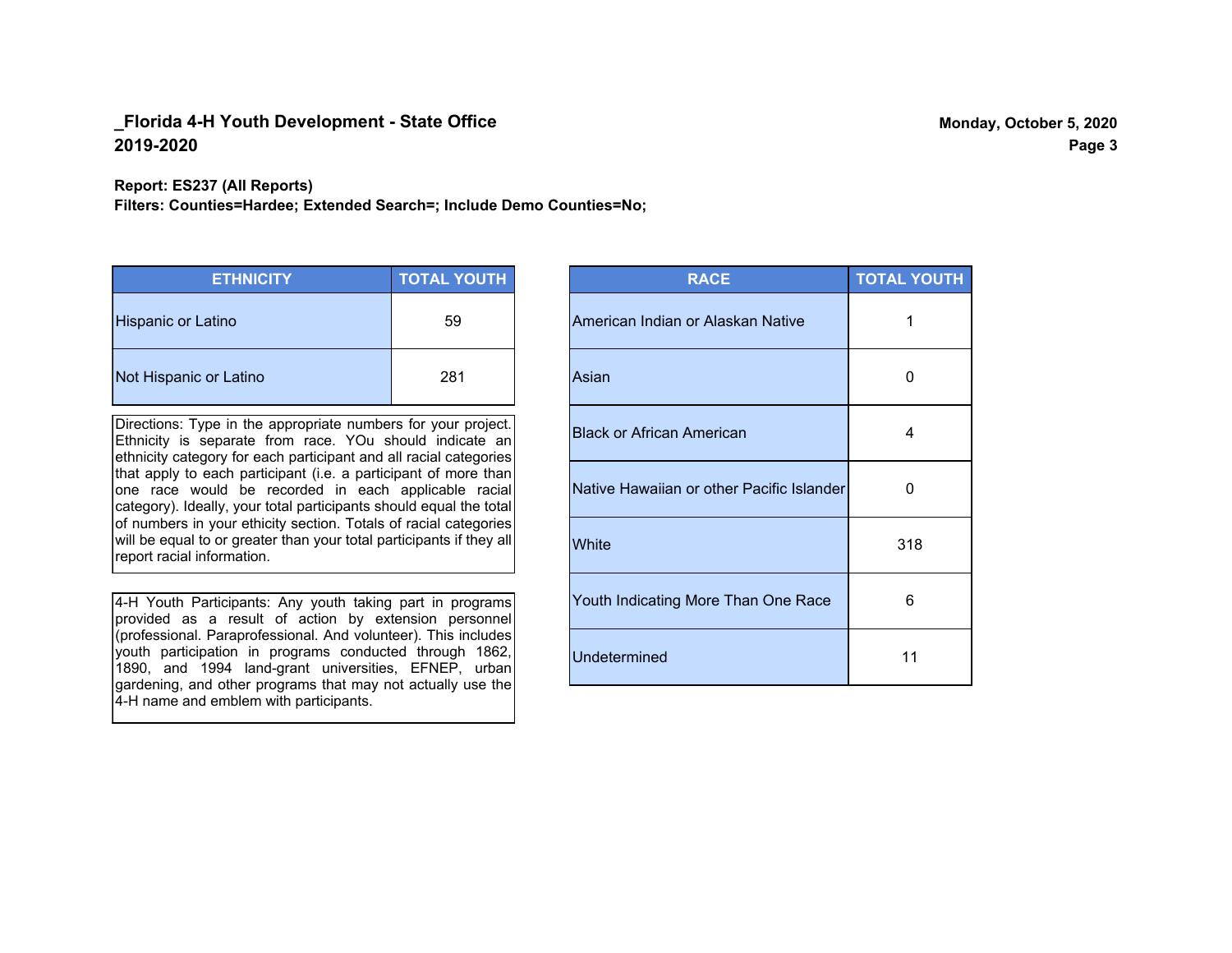**Report: ES237 (All Reports)**

**Filters: Counties=Hardee; Extended Search=; Include Demo Counties=No;**

| Total Number of<br><b>Adult Volunteers</b> | <b>Total Number of</b><br><b>Youth Volunteers</b> | Total |
|--------------------------------------------|---------------------------------------------------|-------|
| 41                                         | 25                                                | 66    |

Adult Volunteer: Unpaid support for the 4-H program by an individual beyond high school age.

Youth Volunteer: Unpaid support for the 4-H program by a person who has not yet graduated from high school.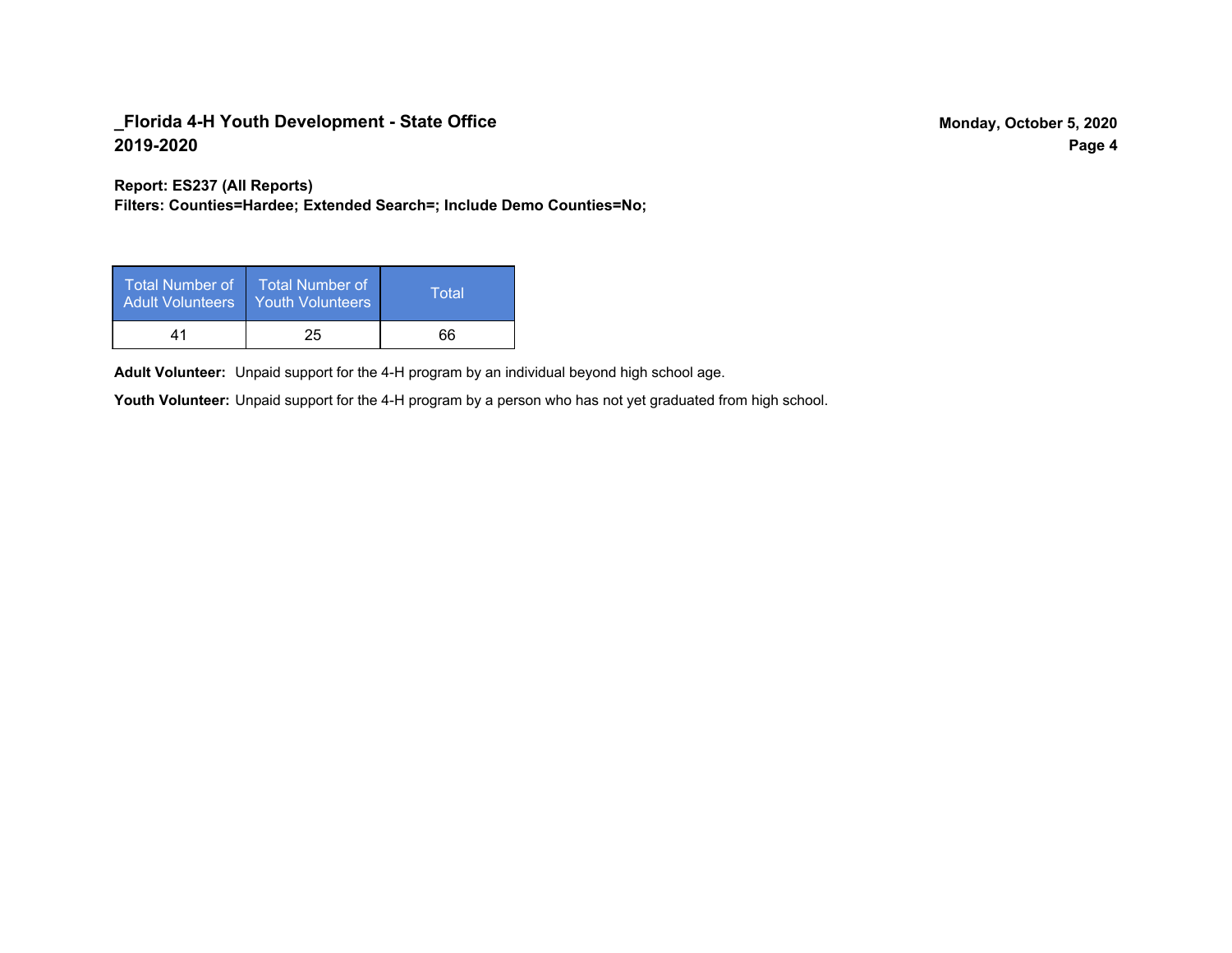15

### **Filters: Counties=Hardee; Extended Search=; Include Demo Counties=No; Report: ES237 (All Reports)**

# **Ag in the Classroom**

| : Agriculture Awareness                   |  |
|-------------------------------------------|--|
| School Enrichment - Agriculture Awareness |  |
| School Enrichment - Pizza Garden          |  |

#### **Animals**

| (4-H Cloverbuds- ANIMALS & PETS)-retired project | $\mathbf 2$    |
|--------------------------------------------------|----------------|
| (CAGED BIRDS) Retired Project                    | 0              |
| (GOATS) Retired Project                          | 0              |
| (GOATS-Pygmy) Retired Project                    | 0              |
| (HORSE -Advanced Horsemanship) Retired Project   | 0              |
| (HORSE-Horsemanship Science) Retired Project     | 0              |
| (LLAMAS AND ALPACAS)-retired project             | 0              |
| (POCKET PETS) Retired Project                    | 0              |
| <b>ANIMAL SCIENCES</b>                           | 0              |
| <b>BEEF</b>                                      | 18             |
| <b>CATS</b>                                      | 0              |
| <b>DAIRY CATTLE</b>                              | $\overline{2}$ |
| <b>DOGS</b>                                      | 0              |
| GOATS (Dairy)                                    | 0              |
| GOATS (Meat)                                     | 0              |
| <b>HORSE</b>                                     | 0              |
| HORSE (Horseless Horse)                          | 1              |
| <b>PETS</b>                                      | $\mathbf 0$    |
| <b>POULTRY</b>                                   | 36             |
| <b>RABBITS</b>                                   | 31             |
| <b>SHEEP</b>                                     | 0              |
| <b>SWINE</b>                                     | 96             |
|                                                  | 186            |

# **Biological Sciences**

| (4-H Cloverbuds-SCIENCE & TECHNOLOGY) Retired Project | $\Omega$ |
|-------------------------------------------------------|----------|
| (Marine/Aquatic- AQUARIUMS) Retired Project           | $\Omega$ |
| (Marine/Aquatic-WETLANDS) Retired Project             | $\Omega$ |
| (Sciences- WINGS) Retired Project                     | $\Omega$ |
| (Wildlife - Bats) Retired Project                     | 0        |
| (Wildlife - Butterflies- WINGS) Retired Project       | 0        |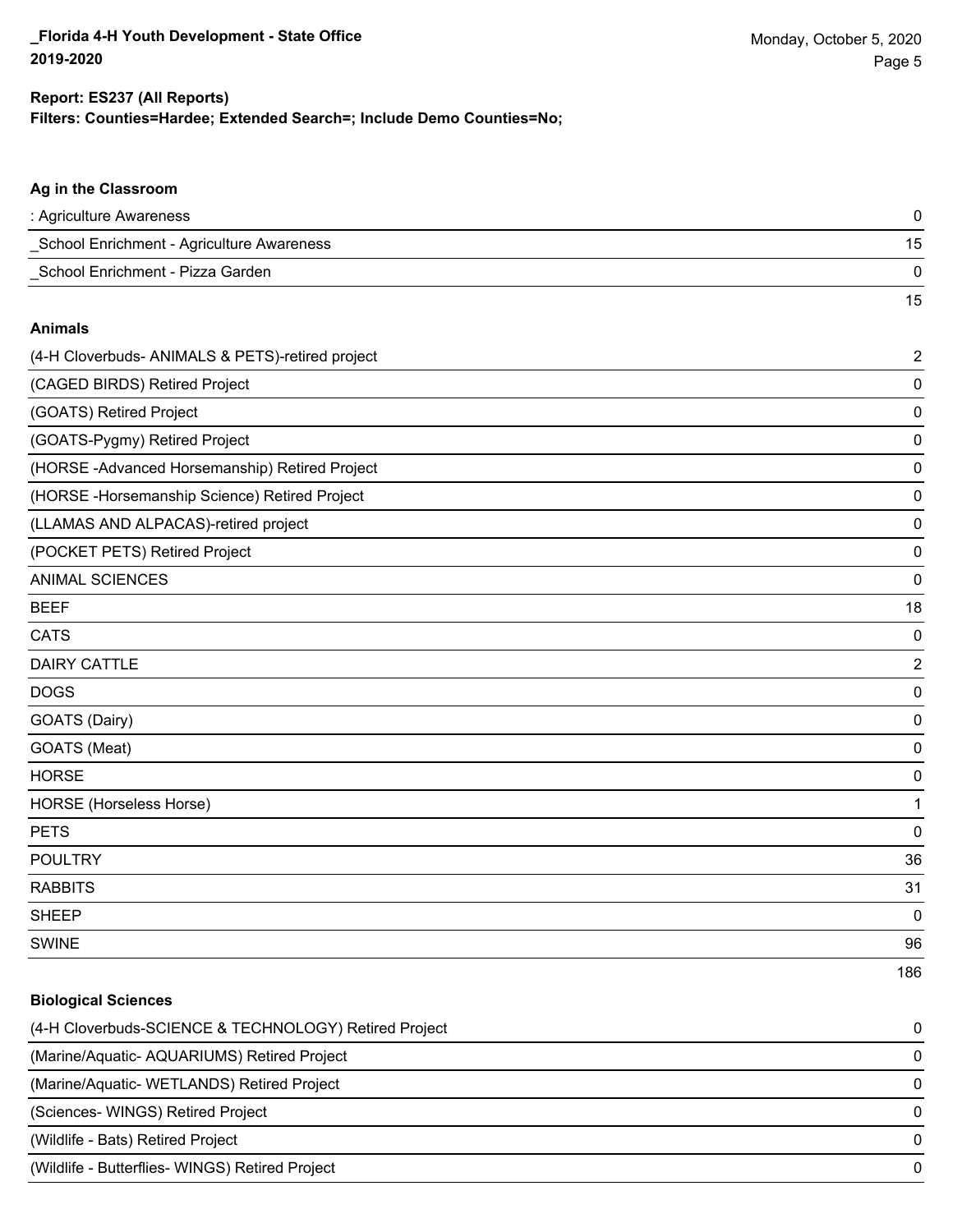# **Report: ES237 (All Reports)**

**Filters: Counties=Hardee; Extended Search=; Include Demo Counties=No;**

| (Wildlife- BLUEBIRDS) Retired Project                     | 0         |
|-----------------------------------------------------------|-----------|
| : ABCs of ENTOMOLOGY                                      | 0         |
| : Entomology-Apiary/Beekeeping                            | 0         |
| : Meat Sciences                                           | 0         |
| : Natural Sciences                                        | 0         |
| School Enrichment - Embryology                            | 29        |
| School Enrichment- Natural Sciences                       | 0         |
| INSECTS (ENTOMOLOGY)                                      | 1         |
| MARINE SCIENCE AND AQUATIC SCIENCES                       | 1         |
| <b>SCIENCE DISCOVERY</b>                                  | 1         |
| <b>VETERINARY SCIENCE</b>                                 | $\pmb{0}$ |
|                                                           | 32        |
| <b>Civic Engagement</b>                                   |           |
| (4-H Cloverbuds- CITIZENSHIP)-retired project             | 0         |
| (Citizenship-INTERGENERATIONAL) Retired Project           | 0         |
| <b>CITIZENSHIP</b>                                        | $\pmb{0}$ |
| CITIZENSHIP-COMMUNITY SERVICE                             | $\pmb{0}$ |
| <b>CULTURAL AND GLOBAL EDUCATION</b>                      | 0         |
|                                                           | 0         |
| <b>Communications and Expressive Arts</b>                 |           |
| (4-H Cloverbuds- COMMUNICATIONS) Retired Project          | 0         |
| (4-H Cloverbuds- VISUAL-LEISURE ARTS) Retired Project     | 0         |
| (FILMMAKING) Retired Project                              | 0         |
| (LEISURE ARTS- Arts & Crafts) Retired Project             | 1         |
| (Leisure Arts- COLLECTIBLES) Retired Project              | 0         |
| (PHOTOGRAPHY) Retired Project                             | 0         |
| (PUBLIC SPEAKING) Retired Project                         | 0         |
| (VISUAL ARTS) Retired Project                             | 0         |
| School Enrichment - 4-H Tropicana Public Speaking Program | $\pmb{0}$ |
| <b>COMMUNICATIONS AND PUBLIC SPEAKING</b>                 | 0         |
| <b>EXPRESSIVE ARTS</b>                                    | 6         |
| <b>VISUAL ARTS</b>                                        | 2         |
|                                                           | 9         |
| <b>Community / Volunteer Service</b>                      |           |

(Citizenship-PUBLIC ADVENTURES) Retired Project 0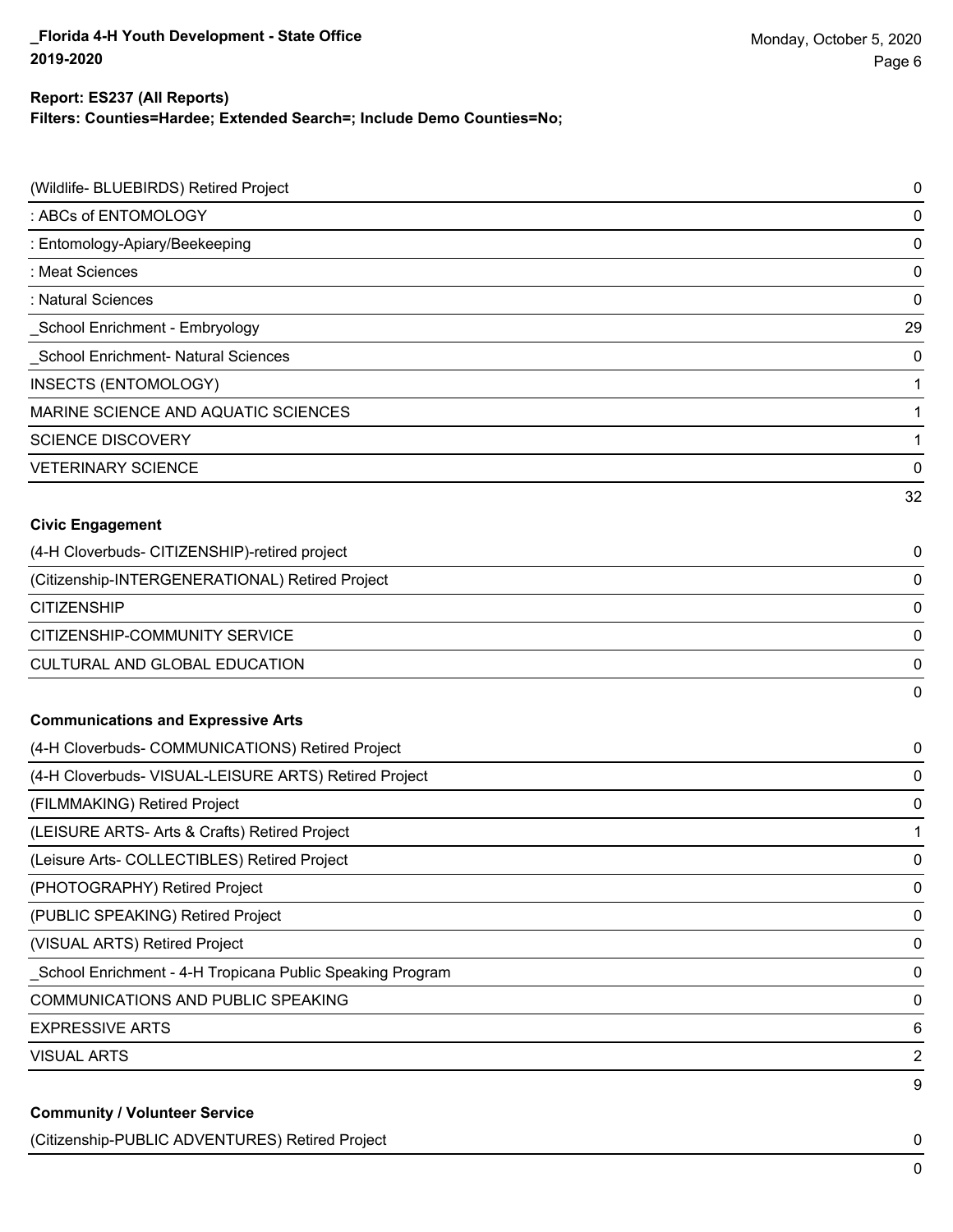#### **Filters: Counties=Hardee; Extended Search=; Include Demo Counties=No; Report: ES237 (All Reports)**

| <b>Consumer and Family Science</b>                           |     |
|--------------------------------------------------------------|-----|
| (4-H Cloverbuds- CLOTHING) Retired project                   | 0   |
| (CHILD DEVELOPMENT Babysitting) Retired Project              | 0   |
| (Clothing - SELECTION) Retired Project                       | 0   |
| (Clothing - SEWING) Retired Project                          | 0   |
| (Clothing-Sewing- QUILTING) Retired Project                  | 0   |
| (CONSUMER EDUCATION AND SHOPPING) Retired Project            | 0   |
| (Human Development - Talking with TJ) Retired Project        | 0   |
| (HUMAN DEVELOPMENT) Retired Project                          | 0   |
| (Human Development-CHOICES) Retired Project                  | 0   |
| (Money Management - FINANCIAL CHAMPIONS) Retired Project     | 0   |
| : Consumer Choices Event                                     | 0   |
| 4-H CLOVERBUDS                                               | 92  |
| Animal Science- ALL ABOUT ANIMALS                            | 0   |
| Animal Sciences- LIVESTOCK JUDGING                           | 0   |
| Animals-PETS/SMALL ANIMALS                                   | 0   |
| CHILD DEVELOPMENT & CHILD CARE                               | 0   |
| Citizenship-SERVICE LEARNING                                 | 0   |
| <b>CLOTHING &amp; SEWING</b>                                 | 10  |
| <b>Exploring Farm Animals</b>                                | 0   |
| Hog-n-Ham Project                                            | 0   |
| Marine Science                                               | 0   |
| <b>MONEY MANAGEMENT</b>                                      | 1   |
| Performing Arts-DANCE/MOVEMENT                               | 0   |
| Pet Pals                                                     | 0   |
| Plant Pals, K-3 (5-8 yrs)                                    | 0   |
| test                                                         | 0   |
| Wildlife - Birds                                             | 0   |
|                                                              | 103 |
| <b>Environmental Education / Earth Sciences</b>              |     |
| (4-H Cloverbuds- ENVIRONMENT-Earth Sciences) Retired Project | 0   |
| : Recycling                                                  | 0   |
| : Water Education                                            | 0   |
| School Enrichment - Project Learning Tree                    | 0   |
| School Enrichment- Environmental Sciences                    | 0   |
| <b>EARTH SCIENCES</b>                                        | 0   |
|                                                              |     |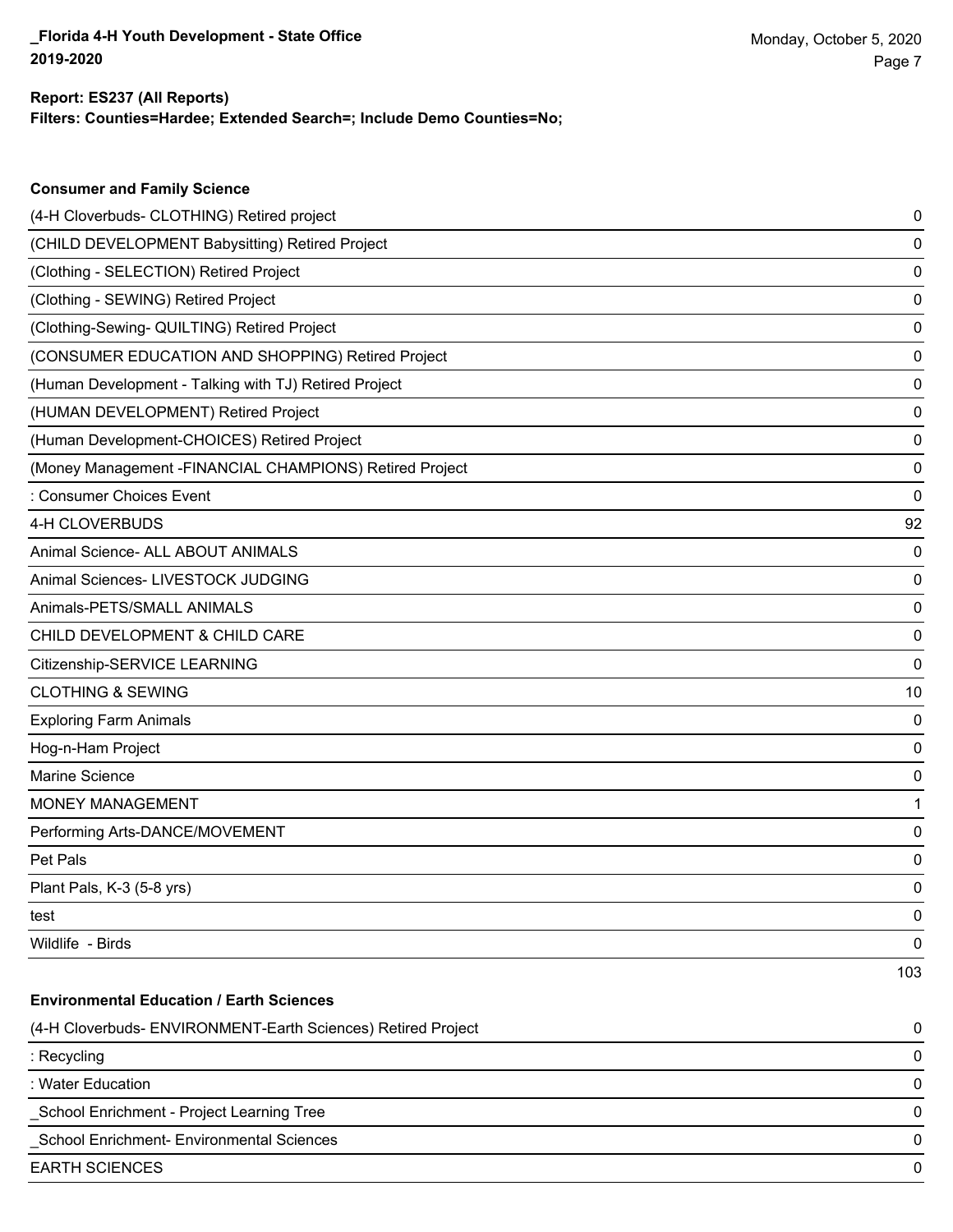**Filters: Counties=Hardee; Extended Search=; Include Demo Counties=No;**

| (4-H Cloverbuds- FOODS & NUTRITION) Retired Project |                |
|-----------------------------------------------------|----------------|
| <b>Foods and Nutrition</b>                          |                |
|                                                     | 17             |
| <b>WILDLIFE &amp; HABITATS</b>                      |                |
| SS-SHOTGUN 10y/o                                    | 0              |
| SS- RIFLE, SMALL BORE                               | 0              |
| SS-RIFLE, AIR                                       | 0              |
| SS-MUZZLELOADING 12y/o                              | 0              |
| SS-HUNTING 10y/o                                    | 0              |
| <b>SS-ARCHERY</b>                                   | 10             |
| SS - SHOOTING SPORTS                                | 3              |
| <b>SPORTFISHING</b>                                 | $\overline{c}$ |
| SOIL AND WATER SCIENCES                             | 0              |
| <b>OUTDOOR EDUCATION</b>                            | 0              |
| <b>FORESTRY</b>                                     | 0              |
| <b>ENVIRONMENTAL SCIENCES</b>                       |                |
| <b>ENERGY</b>                                       | 0              |

| (Food - SPORTS NUTRITION) Retired Project             | 0  |
|-------------------------------------------------------|----|
| (FOOD AND FOOD PRESERVATION SCIENCES) Retired Project | 0  |
| (FOOD PREP AND COOKING) Retired Project               | 0  |
| (Food Prep- BREADS & BREADMAKING) Retired Project     | 0  |
| (Food Prep- DAIRY FOODS) Retired Project              | 0  |
| (Food Prep- MICROWAVE MAGIC) Retired Project          | 0  |
| (Food Science-FOOD PRESERVATION) Retired Project      | 0  |
| School Enrichment - Up for the Challenge              | 0  |
| School Enrichment - YUM                               | 0  |
| <b>School Enrichment - YUMMEE</b>                     | 0  |
| <b>School Enrichment- Nutrition</b>                   | 0  |
| <b>FOOD &amp; NUTRITION</b>                           | 10 |
|                                                       | 11 |

## **Health**

| (Health-HEALTH ROCKS) Retired Project       | 0        |
|---------------------------------------------|----------|
| (HEALTH: PHYSICAL ACTIVITY) Retired Project | 0        |
| : Healthy Living                            | 0        |
| PERSONAL WELL BEING                         | $\Omega$ |
|                                             |          |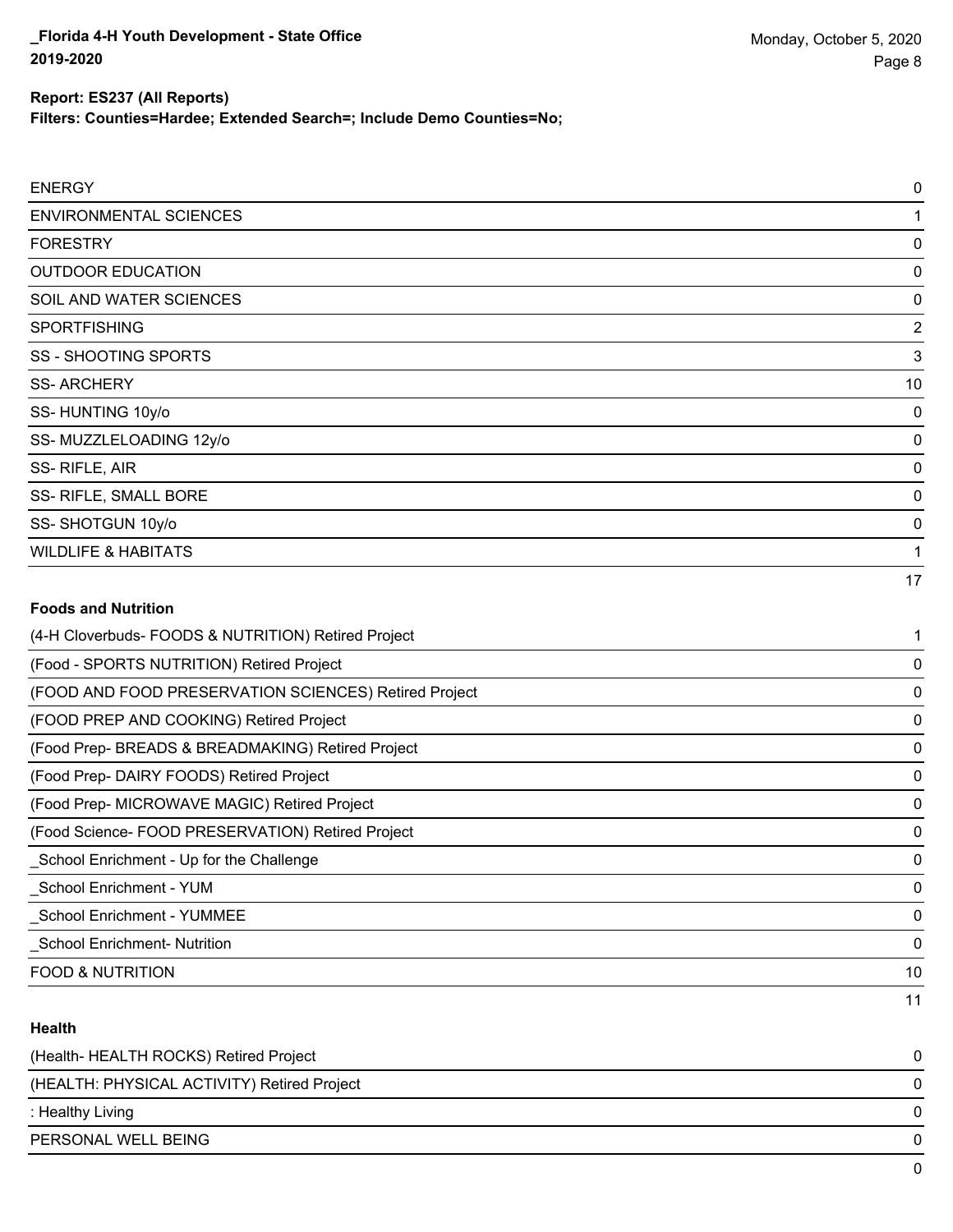## **Report: ES237 (All Reports)**

**Filters: Counties=Hardee; Extended Search=; Include Demo Counties=No;**

| <b>Leadership and Personal Development</b>                 |   |
|------------------------------------------------------------|---|
| (4-H Cloverbuds- LEADERSHIP) Retired Project               | 0 |
| (4-H Cloverbuds_DISCOVERY Projects) Retired Project        | 0 |
| (Home Environment- CHANGING SPACES) Retired Project        | 0 |
| (Plant Sciences - Mowing for Money) Retired Project        | 0 |
| (Workforce Prep- CAREER DEVELOPMENT) Retired Project       | 0 |
| (Workforce Prep- ENTREPRENEURSHIP) Retired Project         | 0 |
| : Character Education                                      | 0 |
| : Personal Development                                     | 0 |
| <b>EXPLORING 4-H</b>                                       | 4 |
| LEADERSHIP DEVELOPMENT                                     | 4 |
| <b>WORKPLACE PREPARATION</b>                               | 1 |
|                                                            | 9 |
| <b>Personal Safety</b>                                     |   |
| (Health and Safety- ATV SAFETY) Retired Project            | 0 |
| (Health- EMERGENCY PREPARDNESS) Retired Project            | 0 |
| <b>ATV SAFETY</b>                                          | 0 |
| <b>SAFETY</b>                                              | 0 |
|                                                            | 0 |
| <b>Physical Sciences</b>                                   |   |
| (ASTRONOMY) Retired Project                                | 0 |
| : Weather and Climate                                      | 0 |
| <b>AEROSPACE</b>                                           | 0 |
|                                                            | 0 |
| <b>Plant Science</b>                                       |   |
| (4-H Cloverbuds- PLANT SCIENCES-Gardening) Retired Project | 0 |

| (GROWING CITRUS) Retired Project                         | $\mathcal{P}$ |
|----------------------------------------------------------|---------------|
| (Plant Sciences-GARDENING) Retired Project               | $\mathbf{0}$  |
| (Plants - Gardening - FLOWERS) Retired Project           | $\Omega$      |
| (Plants - Gardening - VEGETABLES) Retired Project        | $\Omega$      |
| (Plants - Gardening-CONTAINER GARDENING) Retired Project | $\Omega$      |
| School Enrichment- Gardening and Plants                  | 15            |
| <b>GARDENING AND PLANTS</b>                              | 54            |
| <b>GARDENING AND PLANTS: JR MASTER GARDENER</b>          | $\Omega$      |
|                                                          |               |